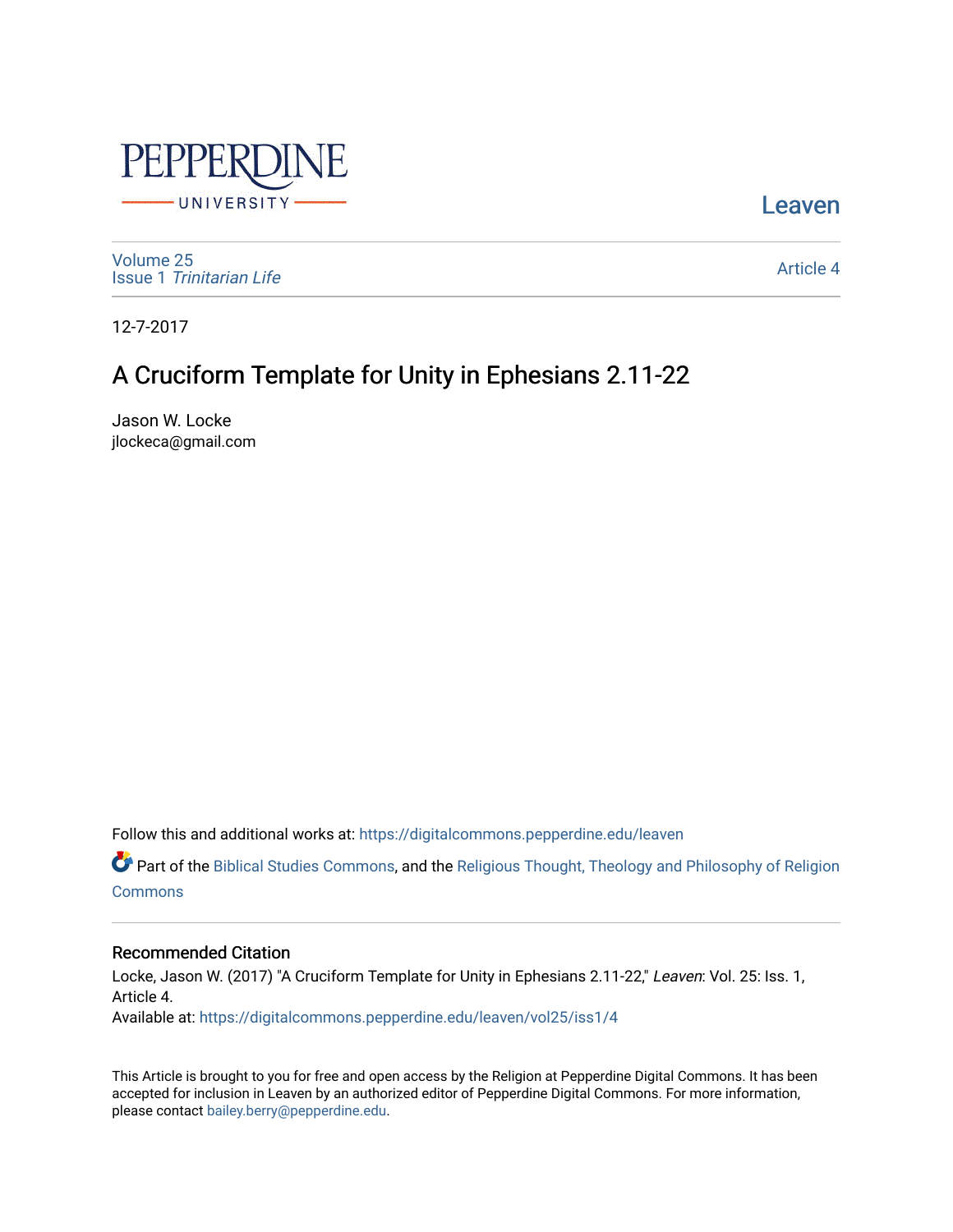# A Cruciform Template for Unity in Ephesians 2.11-22

Jason W. Locke

am honored to write this article commemorating the twenty-fifth anniversary of Leonard Allen's pivotal book The Cruciform Church. As a seminary student under Professor Allen at the time of the L book's publication, I had little grasp of how important this work was for Churches of Christ. I understood the need to move beyond the legalism of our movement, but I did not yet fully comprehend just how difficult it would be to embrace an alternative healthier and more biblical way of understanding our shared Christian life.

One of the great weaknesses of legalism is its failure to adequately deal with fleshly divisions. In fact, legalism tends to promote divisions rather than heal them. To quote a popular maxim, "There are two kinds of people in the world—those who divide the world into two kinds of people and those who do not." Legalistic faith systems are especially keen to divide the world, and the sectarian leanings of many in Churches of Christ sadly operated in this manner throughout the twentieth century.

This perhaps helps to explain why a church so certain of its rightness could be so wrong on issues of race. Churches of Christ and its Christian institutions were culpable in promoting and maintaining racial divides. This legacy has been openly confessed and spoken of in only a few circles with any real sorrow over past transgressions. And that is precisely why it is so critical to pivot away from legalistic systems toward a cruciform faith. Legalism is a fleshly system dependent on dividing the world into those who can join the club based on some arbitrary mark of good fortune and those who cannot. I share the hope with many of my colleagues that Churches of Christ ought to join other worldwide faith communities in bridging barriers where possible rather than erecting them.

With this hope in mind, I want to briefly examine Ephesians  $2.11 - 22$  as a text that points toward this reorientation on multiple levels—age, race, socioeconomics, gender, and ethnicity. In particular, the cruciform nature of this text points away from human systems that promote division and replaces them with a Spirit-filled system capable of building a new humanity in Christ. I believe that this is a broadly felt need across nearly all church communities today.

### The Church's Failure to Produce Racial Unity

Racism, ethnocentrism, sexism, ageism, and other biases continue to rear their heads well into the twenty-first century. In the United States alone, the killings of Michael Brown, Freddie Gray, Walter Scott, Samuel DuBose, and other unarmed blacks by white police officers sparked massive protests among the African-American community. Many whites then reacted negatively to these protests and with outrage to movements such as #blacklivesmatter, feeling they were thinly veiled excuses for violence and thuggery. Some national politicians have ridden to prominence on the back of these issues, and many ordinary Americans have felt their own personal emotions boiling over with frustration and fear.

Ideally, the church could act as a model platform for human unity amidst a world of tension and unease. As Bruce Fong pointed out in his 1995 article, however, the church has sadly exemplified "racial separation and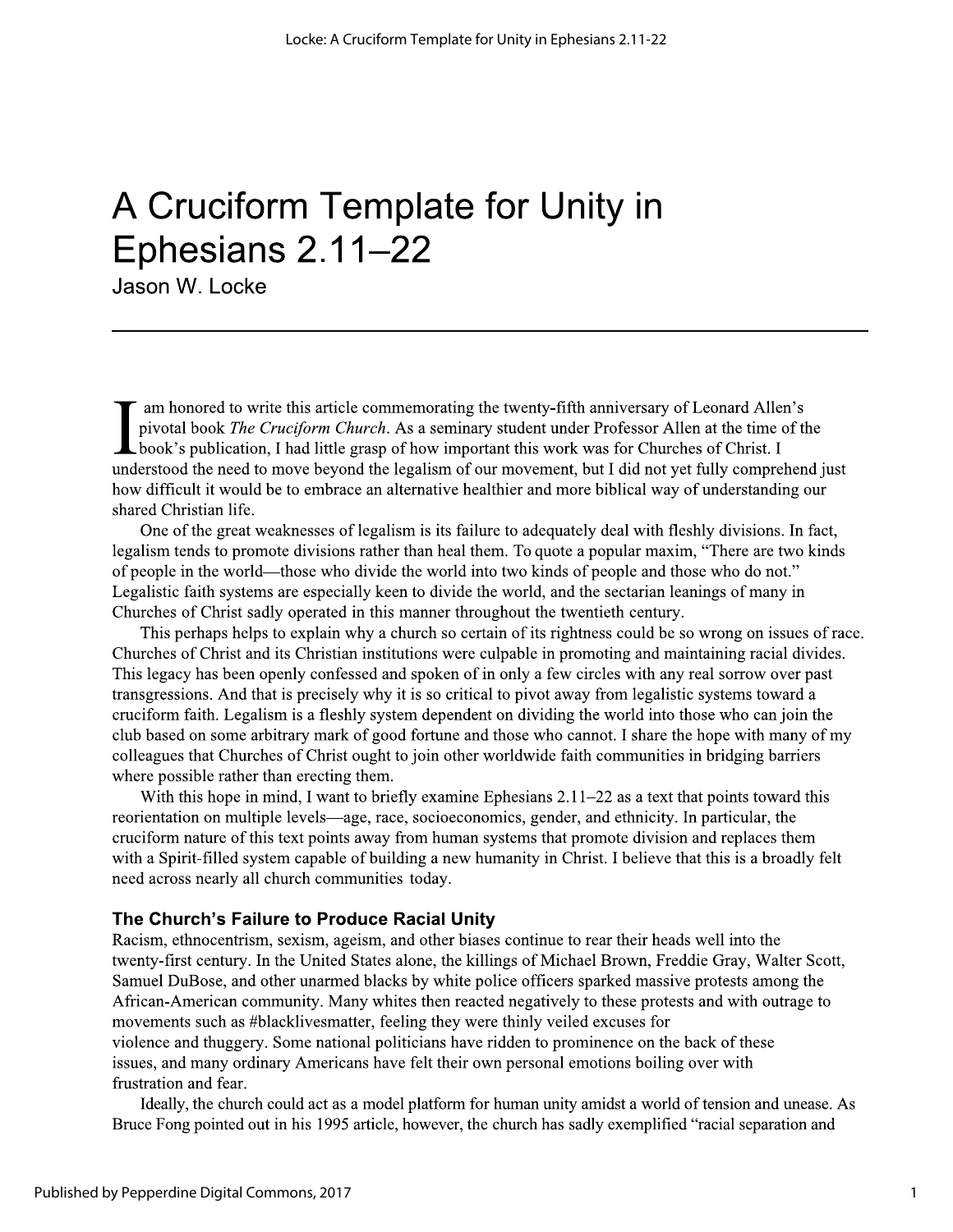conformity to society's patterns." The church should be a model for what is possible and for what unity should look like. Rather than showcasing a unity of believers, however, Fong argued that the church too often mirrors the world's divisions. Church leaders have long been aware of these problems. In the same vein, Billy Graham was able to write, "Racial and ethnic hostility is the foremost social problem facing our world today."

Awareness of a problem and working toward an actual solution are two different matters. Christian scholarship has not exactly led the way in dealing with matters of discrimination. William Rader's excellent study on Ephesians  $2.11-22$  came out of his personal experience in the 1970s with an aging, white congregation in inner-city Cincinnati. The formerly white neighborhood had become predominantly African-American. The church's existential questions about how to overcome the racial divides of their society led to the discovery that, while racial division had been the subject of increasing scrutiny from sociological, psychological, and literary fields of studies, there was little to no research in this area among biblical scholars.

Further exacerbating the problem is the fact that Christian missiologists have even leaned into the existence of racial hostility as a mechanism for fostering church growth. No clearer example of this exists than the church growth movement described by the late, esteemed Fuller Seminary professor Donald McGavran. His landmark book Understanding Church Growth actually endorsed human divisions as natural and therefore helpful tools for fomenting rapid church-growth movements. He wrote, "In most cases of the arrested growth of the Church, men are deterred not so much by the offense of the cross as by nonbiblical offenses. Nothing in the Bible, for instance, requires that in becoming a Christian a believer must cross linguistic, racial and class barriers."<sub>4</sub>To his credit, McGavran went on to argue that transcending these barriers should occur after conversion as a "fruit of the Spirit," but the endorsement of ethnic and racial barriers as a tool for evangelism left a heavy mark on the modern church.

Perhaps the saddest example stemming from such thinking is the 1994 Rwanda genocide. It has been widely noted that Rwanda was the most Christianized nation-state on the African continent at the time of the genocide.<sub>5</sub> One might argue that the fruit of the Spirit, as McGavran described it, had not yet been produced even after decades of Christianity. But this confronts us with an uncomfortable series of questions. Was the genocide a tragic coincidence that had no real connection to the baptized state of Hutus and Tutsis? Or was the genocide a sign that the church's approach to matters of racial, ethnic, and socioeconomic divisions was ineffectual and fundamentally flawed? We could also look to the examples of Yugoslavia, the world wars of the twentieth century, and many other recent tragic examples of intra-Christian warfare to see that the church has not automatically produced interracial, interethnic, and international peace even among fellow Christians.

In this article I propose that Ephesians  $2.11-22$  is a template for understanding how the Christian faith ought to unite people in ways that transcend human dividing lines. The church-growth philosophy of McGavran and others strongly implies following Jesus does not demand the traversing of complex human boundaries. By contrast, I believe that this passage argues the opposite. The cross of Christ does demand an end to human hostility, at least within the confines of the church. Leaning into this reality, however, requires a deeper understanding of this text's cruciform nature indicating that the work of bridging human divides is not ancillary or a fruit of the Spirit that comes at some future time. Rather, this movement toward unity lies at the very heart of the gospel.

<sup>1.</sup> B. Fong, "Addressing the Issue of Racial Reconciliation According to the Principles of Eph 2:11–22," Journal for the Evangelical Theological Society 38 (December 1995), 566. I'm grateful for the trajectory of Fong's research. This article is an attempt to update and expand upon his work.

<sup>2.</sup> B. Graham, "Racism and the Evangelical Church," Christianity Today 29 (October 4, 1993), 27.

<sup>3.</sup> William H. Rader, The Church and Racial Hostility: A History of Interpretation of Ephesians 2:11-22, reprint (Eugene, OR: Wipf & Stock, 1978), 1. Although forty years old, this provides an excellent overview of the history of thought and research on Ephesians 2.11-22 through twenty centuries of Christianity.

<sup>4.</sup> D. McGavran, Understanding Church Growth, rev. ed. (Grand Rapids: Eerdmans, 1980), 230. Emphasis added.

<sup>5.</sup> For example, see John Barton, "Confusion and Communion: Christian Mission and Ethnic Identities in Postgenocide Rwanda," Missiology 40:3 (2012), 230.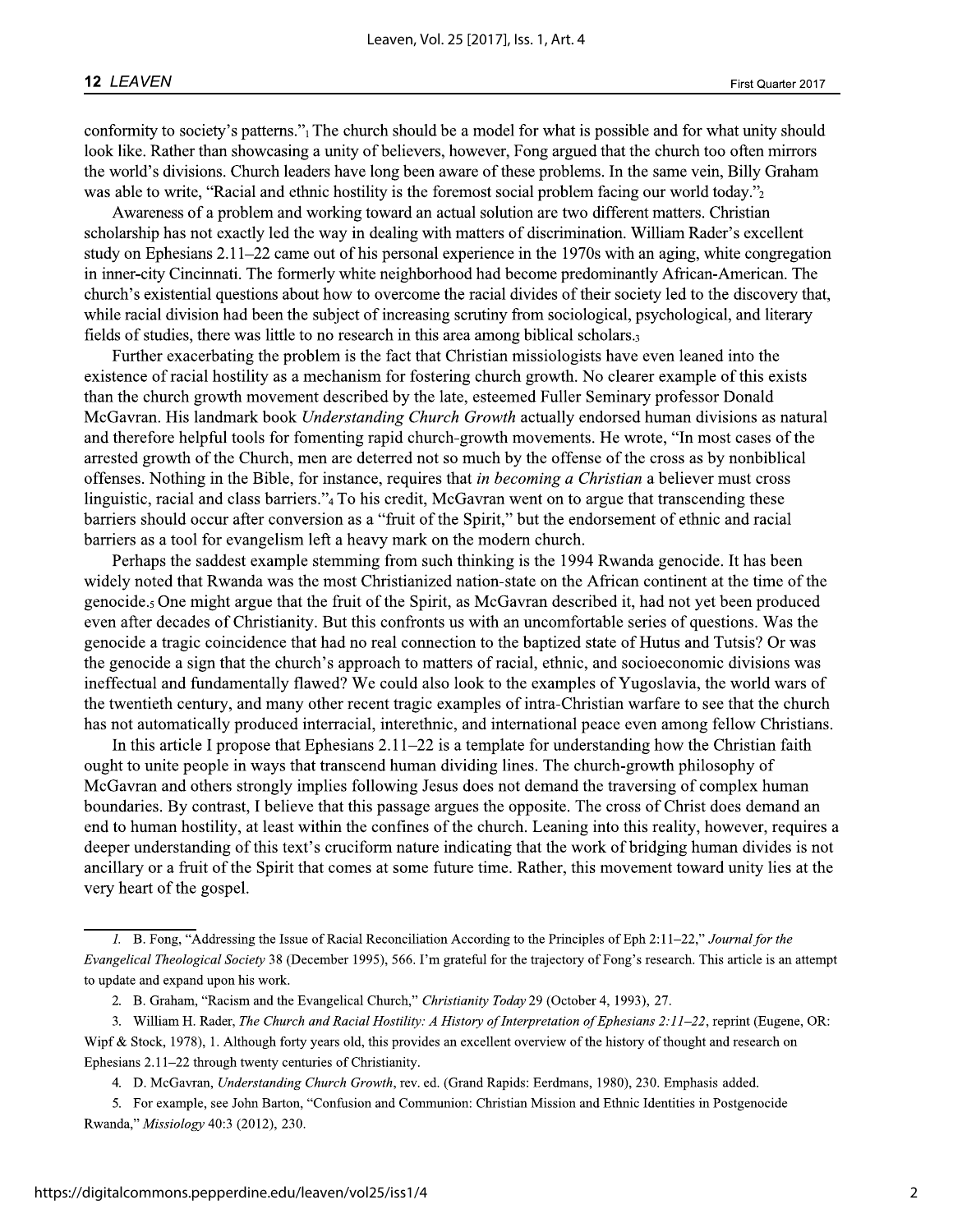**Disunity among People of Faith in Biblical Times**<br>Many biblical passages can and do serve as a challenge to the status quo of human divisions. I would be Locke: A Cruciform Template for Unity in Ephesians 2.11-22<br>LEAVEN 15<br>LEAVEN 15<br>Disunity among People of Faith in Biblical Times<br>Many biblical passages can and do serve as a challenge to the status quo of human divisions. I

seek ways to temper these views, sometimes directly confronting such thinking.<sub>6</sub> The Book of Jonah is but one demonstration of prophetic rebuke against ethnic hatred.

By the time of Jesus's ministry, Jewish loathing for outsiders seems to have reached all-time highs in at least some sectors of Palestinian Judaism. The gospels paint a picture of a Judaism filled with little sympathy for non-Jews. In Luke 4.16-30, Jesus's application of Jubilee to Gentiles such as the Sidonian widow of Zarephath and Naaman the Syrian nearly cost him his life in his hometown synagogue. This antipathy from Jews toward Gentiles is readily apparent in non-biblical sources as well. This enmity was not just from Jews to Gentiles but was often reciprocated by Gentiles who resented Jewish arrogance and separatism.

Paul's epistles together with the Book of Acts also describe the racial challenges of the early church. Early Jewish believers struggled to fully incorporate Gentile Christians without demanding that they become Jewish. The Jewish council of Acts 15 along with lines of argumentation in the books of Romans and Galatians reveal the strength of Judaizing forces.

After a few decades, however, the shoe was on the other foot. A predominantly Gentile church began to struggle with the question of whether Jewish converts to Christianity could be Christians at all unless they totally parted ways with their Jewish heritage and customs. By the year 200 AD, it was possible to speak of two entirely unconnected religions, Judaism and Christianity, which by all rights had been previously intertwined for decades.<sub>8</sub>

### Ephesians 2.11–22 and a Cross-Shaped Unity

In Ephesians 2.11–22 Paul addresses key questions about who has the rightful claim to be the people of God., Other important touchstones exist throughout the New Testament (e.g., Acts 15; Rom 3.9ff; Gal  $3.27-29$ , but I think this text points in helpful directions that the church has either poorly understood or weakly followed. What does a cross-shaped church look like? Are Gentile Christians admitted entrance into the people of Israel? Should the norm of Christian life be separate ethnic churches or enclaves that maintain their unique identities?

Paul's teaching in this text specifically addresses the relationship between Jewish and Gentile Christians. His eye is not on rifts in the broader society. The focus is not on how to make the Roman Empire a more equitable place to live. Perhaps Paul had well-formed opinions on broader social issues, but we know little or nothing about these from New Testament writings. What Paul speaks of here and elsewhere is the relationship  $\alpha$  of various peoples who are situated as members of the body of Christ. His primary line of concern is the

7. For an excellent summary of Jewish-Gentile hostility, see Charles H. Talbert, Ephesians & Colossians, Paideia Commentaries on the New Testament (Grand Rapids: Baker Academic, 2007), 80-81. See also Ernest Best, Essays on Ephesians (Edinburgh: T&T Clark, 1997), 88–89; Pheme Perkins, *Ephesians*, Abingdon New Testament Commentaries (Nashville: Abingdon, 1997), 67.

8. Talbert, 93.

9. I recognize there are legitimate questions about Pauline authorship of Ephesians. For simplicity's sake, I am accepting Pauline authorship because I do not believe this question has a substantial bearing on the conversation at hand.

<sup>6.</sup> As one example, the biblical narrators primarily framed the prohibition of intermarriage between Abraham's descendants and the Canaanites (Gen 28.1; Josh 23.12–13; 1 Kgs 11.1–2; Neh 13.27; etc.) as an issue of idolatry rather than of racism or ethnocentrism. The stories of Ruth and Rahab demonstrate openness to outsiders.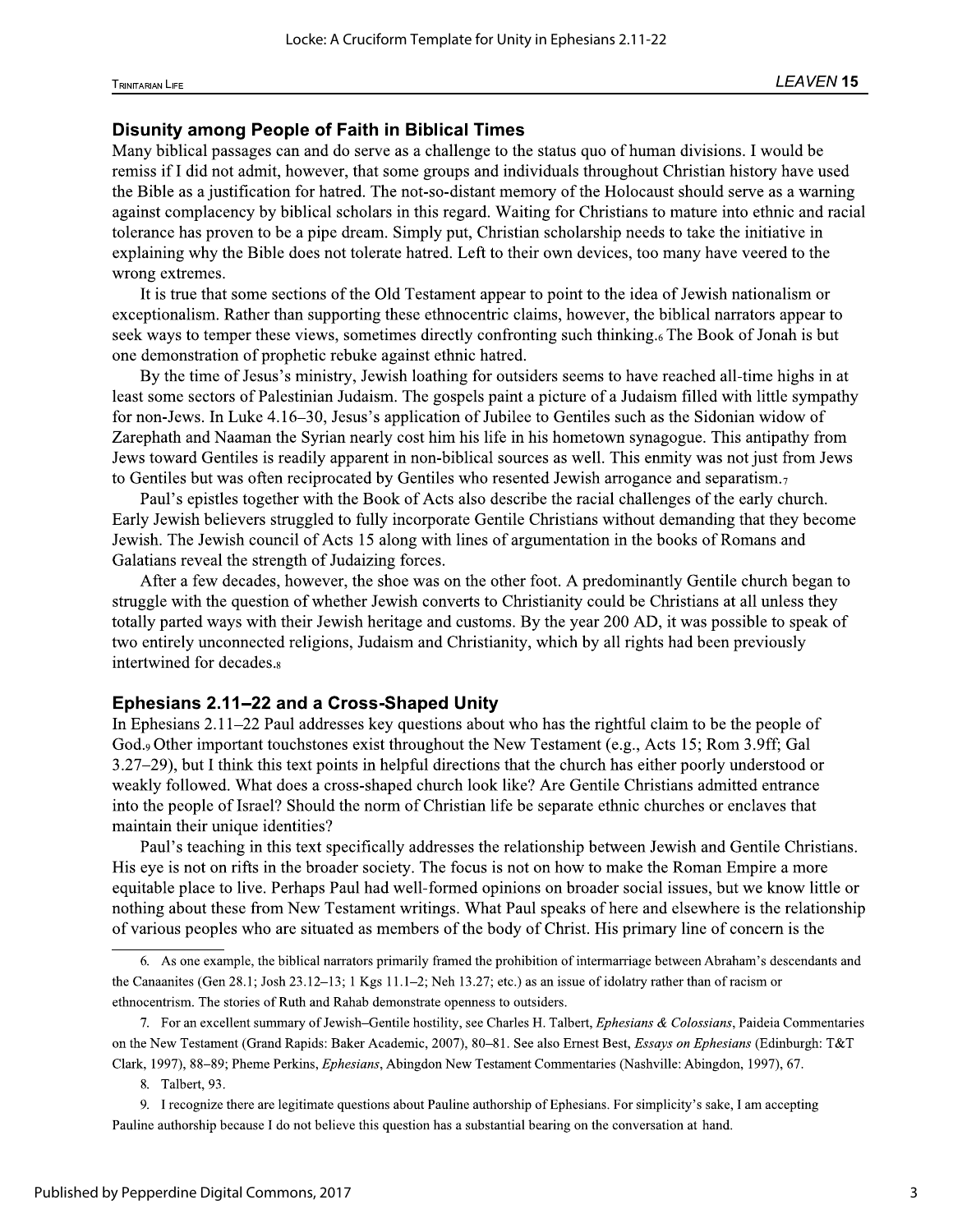fraught relationships in the church. The fragile churches of the first century faced tension both from within (thanks to the very nature of human relationships) and from without (due to interlopers seeking to impose Jewish legalism upon Paul's Christian communities). The fact that Paul aims to bridge differences among Christians rather than in society at large is a crucial point, and I will briefly return to it.

This brings us to the shape of Ephesians  $2.11-22$ . Interpreters have no shortage of suggestions about the nature of this passage: Is it a tightly constructed chiasm, pre-Pauline hymn for baptismal purposes, pre-Christian or Gnostic origin, a parallel rehashing of 2.1–10, or a reworking of Colossians 1.21–23?<sub>10</sub> Each line of thought may have legitimate claims to make.

I would argue that the primary feature of this passage is its focus on Jesus and the cross. The work of Jesus, namely his death on the cross, lies at the heart of this section. It moves from human work (divisions) to Christ's work (the cross) to the Spirit's work (building a united people).

In this sense, Ephesians  $2.11-22$  functions comparably to the role of Philippians  $2.6-11$  in that letter. This Philippians cross-shaped text directs readers to Jesus's kenotic submission, his willingness to die on a cross. Often described as a pre-Pauline hymn, it lays out the cruciform nature of discipleship, and this thought informs the rest of Paul's address to the Philippian church: "Let the same mind be in you that was in Christ Jesus" (Phil  $2.5$ ).

Ephesians  $2.11-22$  has a similar, cruciform shape—both literally and metaphorically—that heavily influences the rest of this epistle. The only occurrence in Ephesians of the word *cross* is here (v. 16). The cross functions rhetorically not only as the location of Jesus's death but also as the final resting place for human hostility. It is able to transcend and transform human divisions.

Surrounding the cross, we find multiple uses of two important terms: *flesh* and *spirit*. First, flesh is emblematic of the human tendency to judge and subdivide. Flesh produces barriers of hostility and opposes the work of the Spirit (cf. Rom 7.5, 18; 8.3; 1 Cor 3.1; Gal 6.12, etc.). Paul begins this passage by defining both major groups, Jews and Gentiles, as being demarcated and divided by the flesh. The word appears twice in verse 11, first to explain that Gentiles are defined "in the flesh" $_{11}$  by nature of their uncircumcision, and then to describe Jews as having been artificially set apart by their circumcision "in the flesh." $_{12}$ This depiction of circumcision as a human or fleshly act would no doubt have been insulting to Jews who believed it to be a divine mark of distinction.<sub>13</sub> Paul says, however, that the separation between Jews and Gentiles is fleshly and therefore artificial. Even more damning is what it produces—subsets of the human race who are either arrogant about their privileged position or who are excluded from the promises of God.

Just as the basic problem lies in the flesh, the answer ironically lies in the flesh as well. According to Paul's logic, it is Jesus's flesh (v. 14) that brings both groups together. Throughout Ephesians, Paul lays out the argument that Christians dwell in Christ. Through the grace of God, people who were once dead in their transgressions and sins can be made alive together with Christ, being raised up with him and seated with him in the heavenly places in Christ  $(2.1-7)$ . This is essentially the same line of reasoning here in 2.11–22. Whereas Christians used to be "children of wrath" and "dead" (2.1–3), believers in this section were once separated from each other. Gentiles were "aliens" and "strangers to the covenants of promise"  $(2.12)$ . Here the answer is not God's mercy poured out by making us alive in Christ (2.4) but rather "his flesh" that breaks down the dividing wall or the hostility between people (2.14). In this way, Jesus becomes our peace. Our flesh produces hostility. Jesus's flesh produces peace.

13. Clinton E. Arnold, Ephesians, Exegetical Commentary on the New Testament (Grand Rapids: Zondervan, 2010), 154.

<sup>10.</sup> For an excellent overview of these and other issues, see Andrew T. Lincoln, Ephesians, Word Biblical Commentary Series (Dallas: Word Books, 1990), 124-131. See also Talbert, 76.

<sup>11.</sup> The NRSV translates this as "by birth." While it is an accurate translation, this masks Paul's important wordplay.

<sup>12.</sup> John Paul Heil argues that verse 11 is a mini-chiasm that highlights the flesh division: circumcised versus uncircumcised. Both distinctions are fleshly. Heil, Ephesians: Empowerment to Walk in Love for the Unity of All in Christ (Atlanta: Society of Biblical Literature, 2007), 111.

<sup>14.</sup> Marriage is one example in Ephesians where unity in the flesh is possible. Through self-sacrificing love that causes one to "leave father and mother," two otherwise separated people can mysteriously become "one flesh." Divisions in the flesh can only be overcome by the kind of loving sacrifice demonstrated in the cross.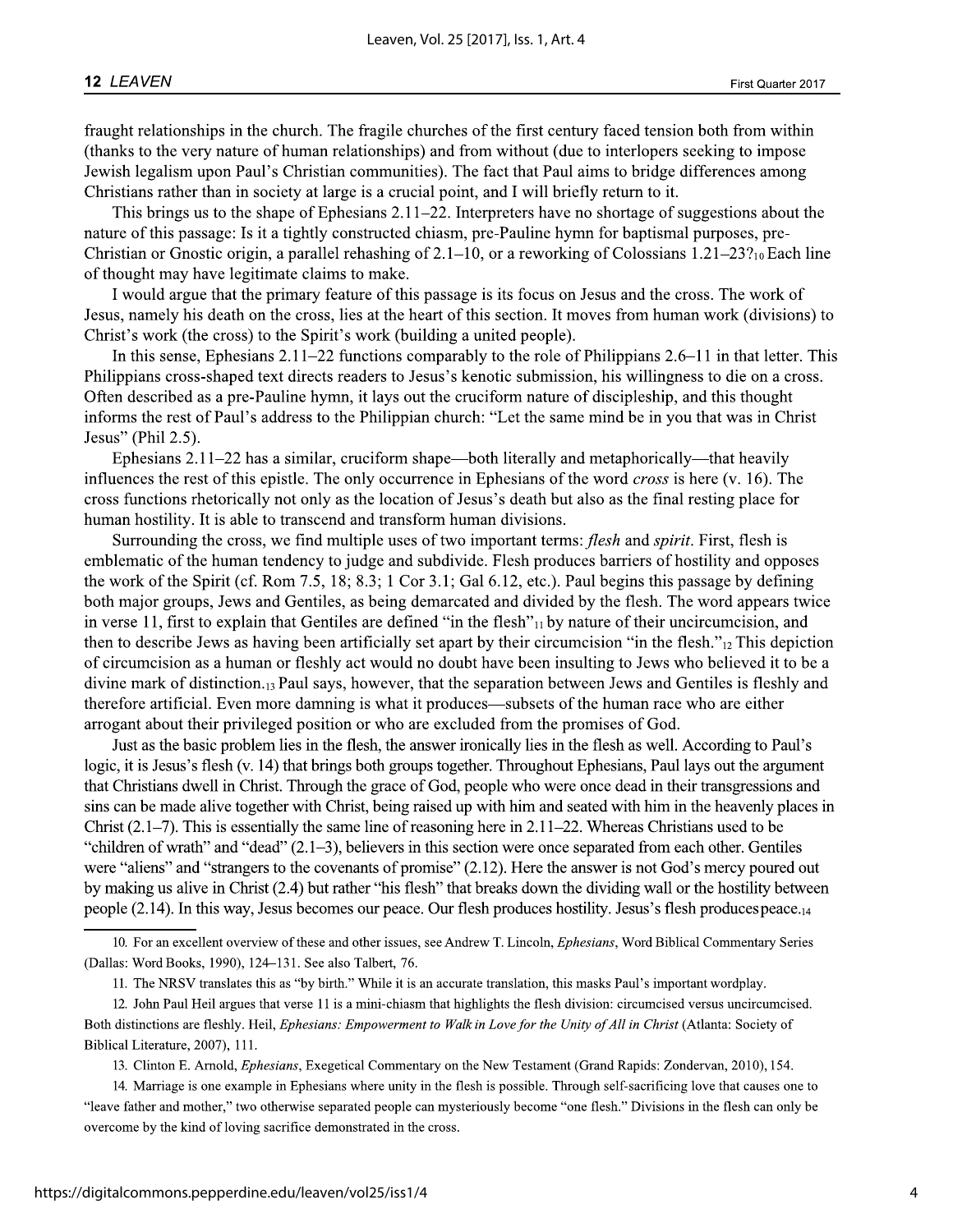**TRINITARIAN LIFE** 

Second, the word *Spirit* describes the work of God that flows out of Jesus's peace-making. Whereas the human flesh is the place of division and Jesus's flesh is where division dies, Spirit is God's work of doing something meaningful with this now unified people. Jews and Gentiles, the relevant groups in Ephesians, both have access to God "in one Spirit" (2.18). Christians are built together into a dwelling place for God "in the Spirit"  $(2.22)_{15}$  The Spirit is at work to build something new for God to inhabit and indwell. In what might be a nod to Ezekiel 37, Paul states that the Spirit brings new creation to what is otherwise dead, hopeless, and divided.16

The Spirit of God in this text is not akin to the spirit "that is now at work among those who are disobedient"  $(2.2)$  or to "spiritual forces" against which we must battle  $(6.12)$ . The Spirit that works to unite differing peoples is what we are to be filled with  $(5.18)$  and through which we are to "make every effort to maintain the unity" (4.3). While the flesh is the destroyer of good and builder of enmity, the Spirit is the builder of unity that creates a dwelling place for God.

Jesus's flesh is the place of peace where enmity goes to die, and a single humanity inside Christ is the result of the Spirit's work. The world might be divided by hostility, but Jesus puts that hostility to death by allowing his flesh to be the killing field. After tearing down the dividing wall, a single, united body comes forth. Paul goes on to speak of "one body" (4.4) flowing out of the unity of the Spirit and the bond of peace  $(4.3)$ , another key term in this passage also.

What exactly is this body? Is it a spiritual ideal that exists in spite of physical realities? How does this happen with Jews (who were people of the promise) and Gentiles (who were excluded from the promise)? Do Gentiles now come under the umbrella of the Jewish people?

God through the Spirit builds a new people who are not bound by fleshly distinctions. Gentiles inherit Israel's legacy not by assimilating into Judaism but rather through God's act of new creation in the cross of Christ.<sub>17</sub> The nearness of verse 13 is not nearness to Jews but rather nearness to God.<sub>18</sub> Gentile Christians now belong to the people of God, but not because they are part of Israel. Both races needed to be reconciled. Even Jews had fallen short of the promises of God.19 Instead, both groups are fellow "citizens with the saints"  $(2.19)$  in God's new humanity.<sub>20</sub>

This *citizen* language undoubtedly carried heavy import to residents in the Roman world who understood the distinct privileges of being a citizen of the Empire. While individuals may come to the cross of Christ as Gentiles, Jews, whites, Latinos, Asian Americans, etc., Paul's rhetoric points to the fact that Christians are no longer to see themselves primarily according to those categories.<sub>21</sub> This means no single group can claim the right to define this new humanity, for such definition is the realm of God's Spirit. There are no aliens in God's humanity. If Jesus provided a new, common position for all people to stand united upon, this should be something that the Church feels obligated to perpetuate and not settle for anything less.<sub>22</sub>

So the cross is the central, transformative piece in Ephesians  $2.11-22$ , flanked on either side by two destructive uses of flesh and two reconstructive uses of Spirit. These highlight life before and after entry into the people of faith. The cross is the bridge from death to life, from division to unity, from hatred to peace. This is the cruciform shape of Ephesians  $2.11-22$ , illuminating the path of bringing peace to the body of

21. For a helpful discussion of this issue on a much deeper level, see the excellent article by Benjamin H. Dunning, "Strangers" and Aliens No Longer: Negotiating Identity and Difference in Ephesians 2," Harvard Theological Review 99:1 (2006), 13-15.

22. Fong, 572.

<sup>15.</sup> Here again, the NRSV loses the wordplay by translating "in the Spirit" as "spiritually," which may indeed be an excellent and proper translation but which masks an important point.

<sup>16.</sup> In both texts, the Spirit is the one who gives life. Robert H. Suh, "The Use of Ezekiel 37 in Ephesians 2," Journal of the Evangelical Theological Society 50:4 (2007), 732.

<sup>17.</sup> Perkins, 77.

<sup>18.</sup> Best, 101.

<sup>19.</sup> Andrew T. Lincoln, "The Church and Israel in Ephesians 2," The Catholic Biblical Quarterly 49 (1987), 613.

<sup>20.</sup> Ibid, 615.